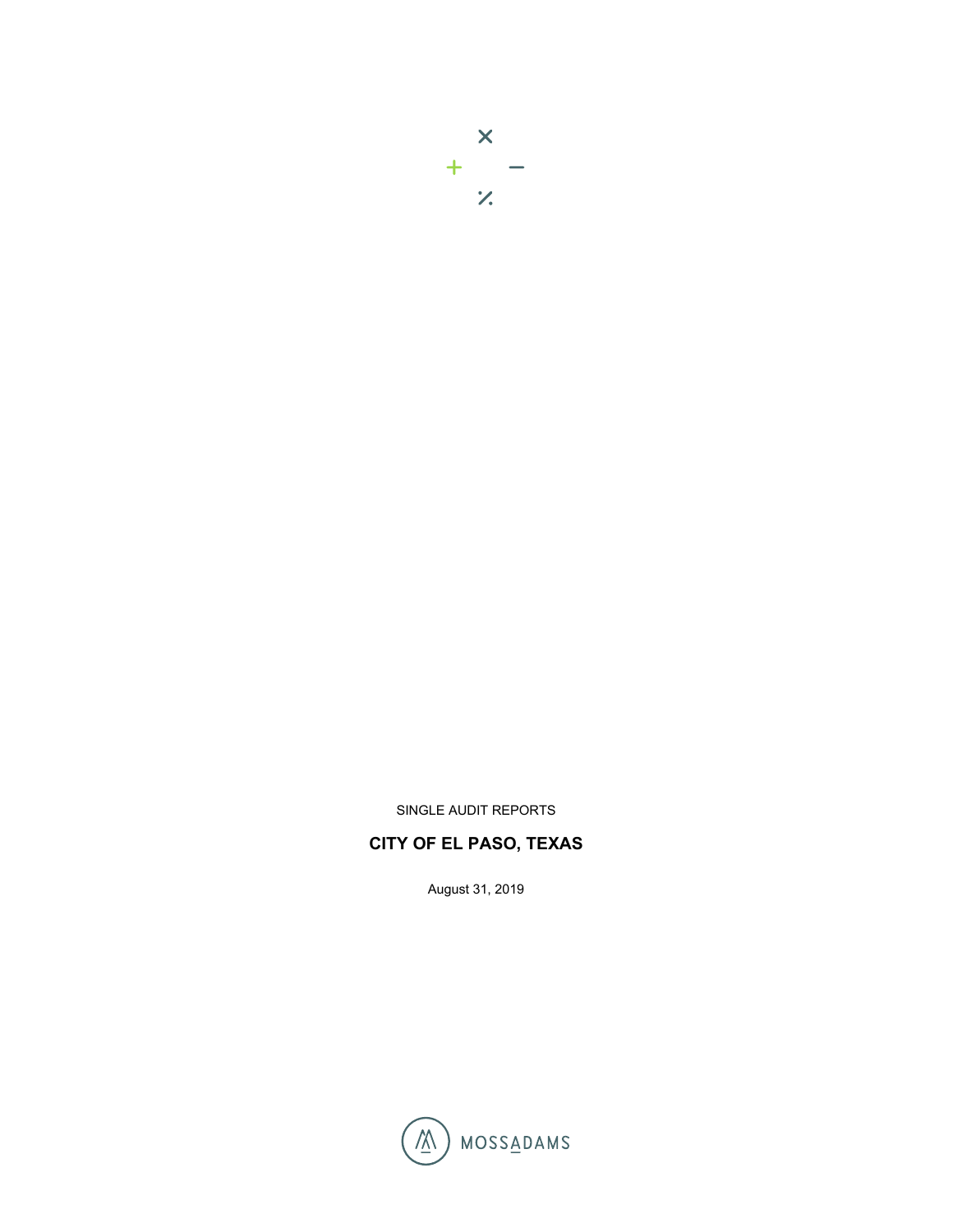# **Table of Contents**

|                                                                                                                                                                                                                                                                                           | <b>PAGE</b> |
|-------------------------------------------------------------------------------------------------------------------------------------------------------------------------------------------------------------------------------------------------------------------------------------------|-------------|
| <b>Schedule of Expenditures of Federal and State Awards</b>                                                                                                                                                                                                                               | 1–6         |
| Notes to the Schedule of Expenditures of Federal and State Awards                                                                                                                                                                                                                         | 7           |
| <b>Report of Independent Auditors on Internal Control Over Financial</b><br>Reporting and on Compliance and Other Matters Based on an<br>Audit of Financial Statements Performed in Accordance with<br><b>Government Auditing Standards</b>                                               | $8 - 9$     |
| Report of Independent Auditors on Compliance for Each Major Federal<br>Program; Report on Internal Control Over Compliance; and Report<br>on the Schedule of Expenditures of Federal Awards Required by the Uniform<br>Guidance and the State of Texas Uniform Grant Management Standards | $10 - 12$   |
| <b>Schedule of Findings and Questioned Costs</b>                                                                                                                                                                                                                                          | $13 - 16$   |
| <b>Summary Schedule of Prior Audit Findings</b>                                                                                                                                                                                                                                           | 17          |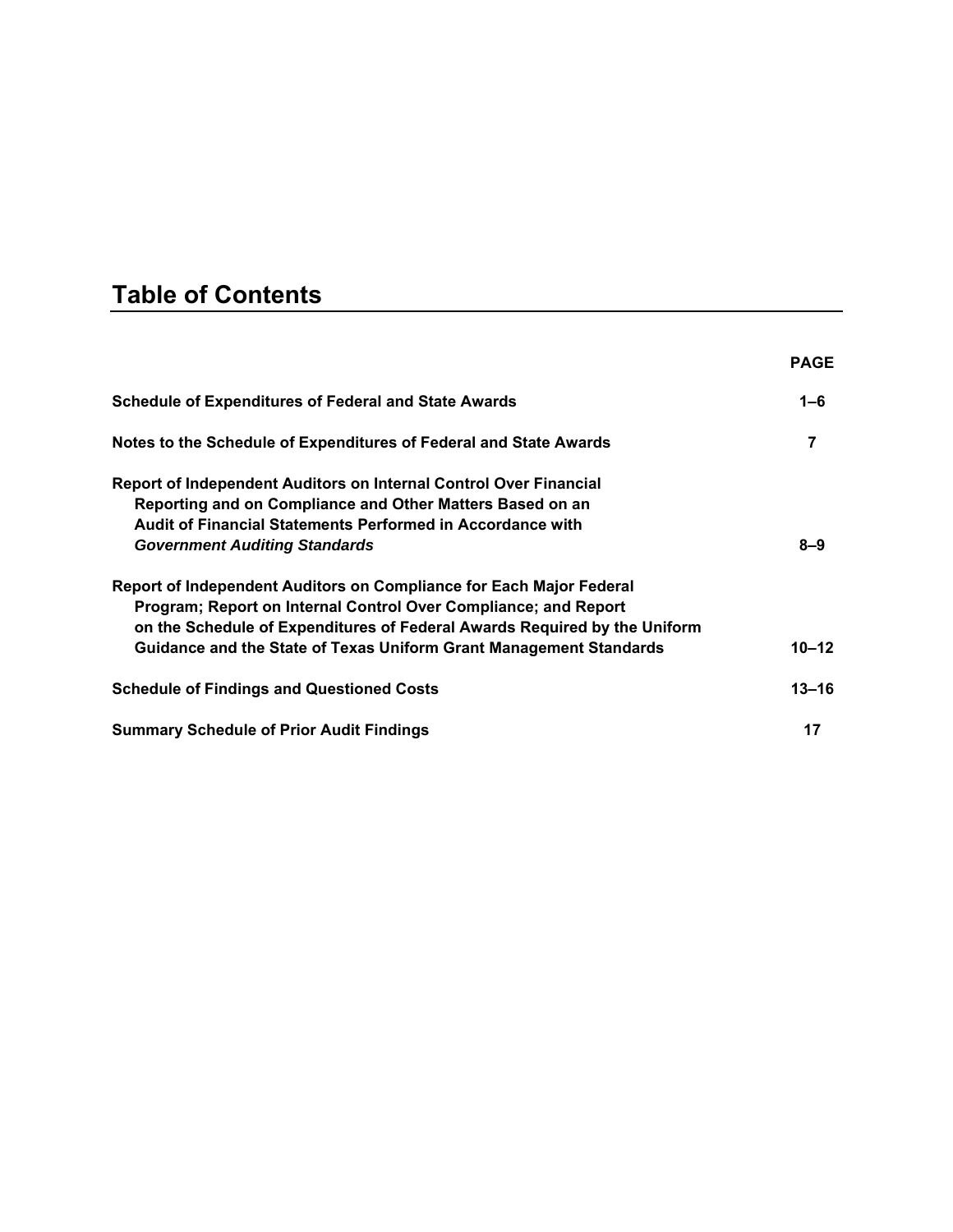| Federal Grantor / Pass-Through Grantor /<br>Program or Cluster Title       | <b>Federal CFDA</b><br>Number | Pass-Through Entity<br><b>Identifying Number</b> | Passed<br>Through To<br>Subrecipients | <b>Total Federal</b><br>Expenditures |
|----------------------------------------------------------------------------|-------------------------------|--------------------------------------------------|---------------------------------------|--------------------------------------|
| U.S. Department of Agriculture (USDA)                                      |                               |                                                  |                                       |                                      |
| Passed through from:                                                       |                               |                                                  |                                       |                                      |
| Texas Department of Health and Human Services                              |                               |                                                  |                                       |                                      |
| Special Supplemental Nutrition Program for Women,                          | 10.557                        |                                                  | \$                                    | \$<br>1,140,377                      |
| Infants, and Children                                                      |                               | 2017-049739-001A                                 |                                       |                                      |
| Special Supplemental Nutrition Program for Women,<br>Infants, and Children | 10.557                        | 2017-049739-001B                                 |                                       | 4,733,862                            |
| <b>Total U.S. Department of Agriculture</b>                                |                               |                                                  | \$                                    | \$<br>5,874,239                      |
|                                                                            |                               |                                                  |                                       |                                      |
| U.S. Department of Housing and Urban Development (HUD)                     |                               |                                                  |                                       |                                      |
| Direct Programs:                                                           |                               |                                                  |                                       |                                      |
| <b>CDBG - Entitlement Grant Cluster</b>                                    |                               |                                                  |                                       |                                      |
| Community Development Block Grants/Entitlement Grants                      | 14.218                        |                                                  | 5,190,109                             | 5,484,504                            |
| <b>Total CDBG - Entitlement Grant Cluster</b>                              |                               |                                                  | 5.190.109                             | 5,484,504                            |
|                                                                            |                               |                                                  |                                       |                                      |
| <b>Emergency Solutions Grant Program</b>                                   | 14.231                        |                                                  | 553,685                               | 553,685                              |
| Home Investment Partnerships Program                                       | 14.239                        |                                                  | 1.068                                 | 3,387,166                            |
| Housing Opportunities for Persons with AIDS                                | 14.241                        |                                                  | 494,407                               | 494,860                              |
| Total U.S. Department of Housing and Urban Development                     |                               |                                                  | \$6,239,269                           | 9.920.215<br>s                       |
|                                                                            |                               |                                                  |                                       |                                      |
| U.S. Department of The Interior<br>Direct Program:                         |                               |                                                  |                                       |                                      |
| Water SMART (Sustaining and Manage America's                               | 15.507                        |                                                  |                                       | 50                                   |
| Total U.S. Department of The Interior                                      |                               |                                                  | S,                                    | 50<br>\$                             |
|                                                                            |                               |                                                  |                                       |                                      |
| U.S. Department of Justice (DOJ)                                           |                               |                                                  |                                       |                                      |
| Direct Program:                                                            |                               |                                                  |                                       |                                      |
| Equitable Sharing Program                                                  | 16.922                        |                                                  |                                       | 394,617                              |
|                                                                            |                               |                                                  |                                       |                                      |
| Passed through from:                                                       |                               |                                                  |                                       |                                      |
| Texas Office of The Attorney General                                       |                               |                                                  |                                       |                                      |
| Missing Children's Assistance                                              | 16.543                        | 1885565                                          |                                       | 4,533                                |
| Texas Office of The Governor                                               |                               |                                                  |                                       |                                      |
| Crime Scene Investigations                                                 | 16.738                        | 2016-DJ-BX-0161                                  |                                       | 59,479                               |
| Crime Scene Investigations                                                 | 16.738                        | 2018-DJ-BX-0406                                  |                                       | 3,306                                |
| Crime Victim Assistance                                                    | 16.575                        | 259806                                           |                                       | 213,511                              |
| <b>Total U.S. Department of Justice</b>                                    |                               |                                                  | \$                                    | \$<br>675,446                        |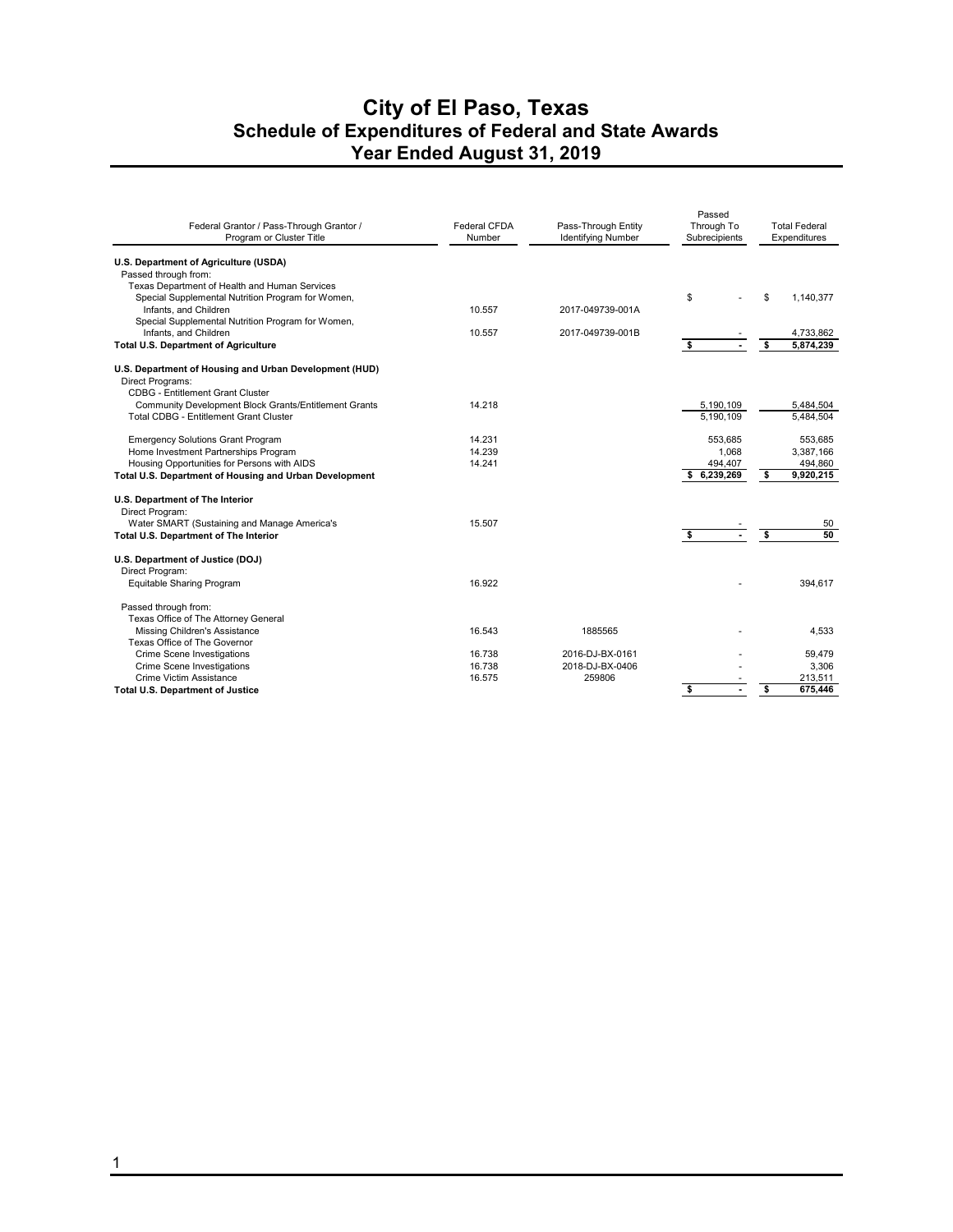| Federal Grantor / Pass-Through Grantor /<br>Program or Cluster Title                                                                                                                                                                                  | <b>Federal CFDA</b><br>Number | Pass-Through Entity<br>Identifying Number                                                                                                                                                                                                                                                                   | Passed<br>Through To<br>Subrecipients | <b>Total Federal</b><br>Expenditures                                                                                                                                                                                                 |
|-------------------------------------------------------------------------------------------------------------------------------------------------------------------------------------------------------------------------------------------------------|-------------------------------|-------------------------------------------------------------------------------------------------------------------------------------------------------------------------------------------------------------------------------------------------------------------------------------------------------------|---------------------------------------|--------------------------------------------------------------------------------------------------------------------------------------------------------------------------------------------------------------------------------------|
| U.S. Department of Transportation (DOT)                                                                                                                                                                                                               |                               |                                                                                                                                                                                                                                                                                                             |                                       |                                                                                                                                                                                                                                      |
| Direct Program:<br>Airport Improvement Program<br>National Infrastructure Investments                                                                                                                                                                 | 20.106<br>20.933              |                                                                                                                                                                                                                                                                                                             | \$                                    | \$<br>614,020<br>233,335                                                                                                                                                                                                             |
| Highway Planning and Construction Cluster<br>Passed through from:<br>Texas Department of Transportation                                                                                                                                               |                               |                                                                                                                                                                                                                                                                                                             |                                       |                                                                                                                                                                                                                                      |
| Highway Planning and Construction                                                                                                                                                                                                                     | 20.205                        | 0167-02-050<br>0167-02-059<br>0374-02-089<br>0924-06-269<br>0924-06-421<br>0924-06-425<br>0924-06-458<br>0924-06-459<br>0924-06-496<br>0924-06-498<br>0924-06-503<br>0924-06-504<br>0924-06-539<br>0924-06-542<br>0924-06-544<br>0924-06-546<br>0924-06-562<br>0925-06-422<br>50-19XF0004<br>TX PL-112 FY18 |                                       | 1,064,889<br>382,458<br>47,895<br>71,933<br>153,576<br>118,730<br>102<br>3,283<br>630,387<br>2,141,313<br>1,186,015<br>123,262<br>129,931<br>76,992<br>101,993<br>247,920<br>320,327<br>158,136<br>1,254,962<br>142,790<br>8,356,894 |
| Passed through from:<br>New Mexico Department of Transportation<br>Highway Planning and Construction<br>Total Highway Planning and Construction Cluster                                                                                               | 20.205                        | D16018                                                                                                                                                                                                                                                                                                      | \$                                    | 46,837<br>\$<br>8.403.731                                                                                                                                                                                                            |
| Direct Programs:<br><b>Federal Transit Cluster</b><br>Federal Transit - Capital Investment Grants<br>Federal Transit - Formula Grants<br>Bus and Bus Facilities Formula Program                                                                       | 20.500<br>20.507<br>20.526    |                                                                                                                                                                                                                                                                                                             |                                       | 5,510,606<br>17,182,721<br>78,319                                                                                                                                                                                                    |
| <b>Total Federal Transit Cluster</b><br><b>Transit Services Programs Cluster</b><br>Enhanced Mobility of Seniors and Individuals with Disabilities<br>Job Access and Reverse Commute Program<br><b>Total Transit Services Programs Cluster</b>        | 20.513<br>20.516              |                                                                                                                                                                                                                                                                                                             | \$<br>\$                              | \$<br>22,771,646<br>369,962<br>38,043<br>\$<br>408,005                                                                                                                                                                               |
| Passed through from:<br>Texas Office of The Governor<br><b>Highway Safety Cluster</b><br>State and Community Highway Safety<br>State and Community Highway Safety<br><b>Total Highway Safety Cluster</b><br><b>Total Department of Transportation</b> | 20.600<br>20.600              | 2018-ElPasoPD-S-1YG-0004<br>2019-ElPasoPD-S-1YG-00037                                                                                                                                                                                                                                                       | \$<br>\$                              | 25,648<br>253,222<br>\$<br>278,870<br>\$<br>32,709,607                                                                                                                                                                               |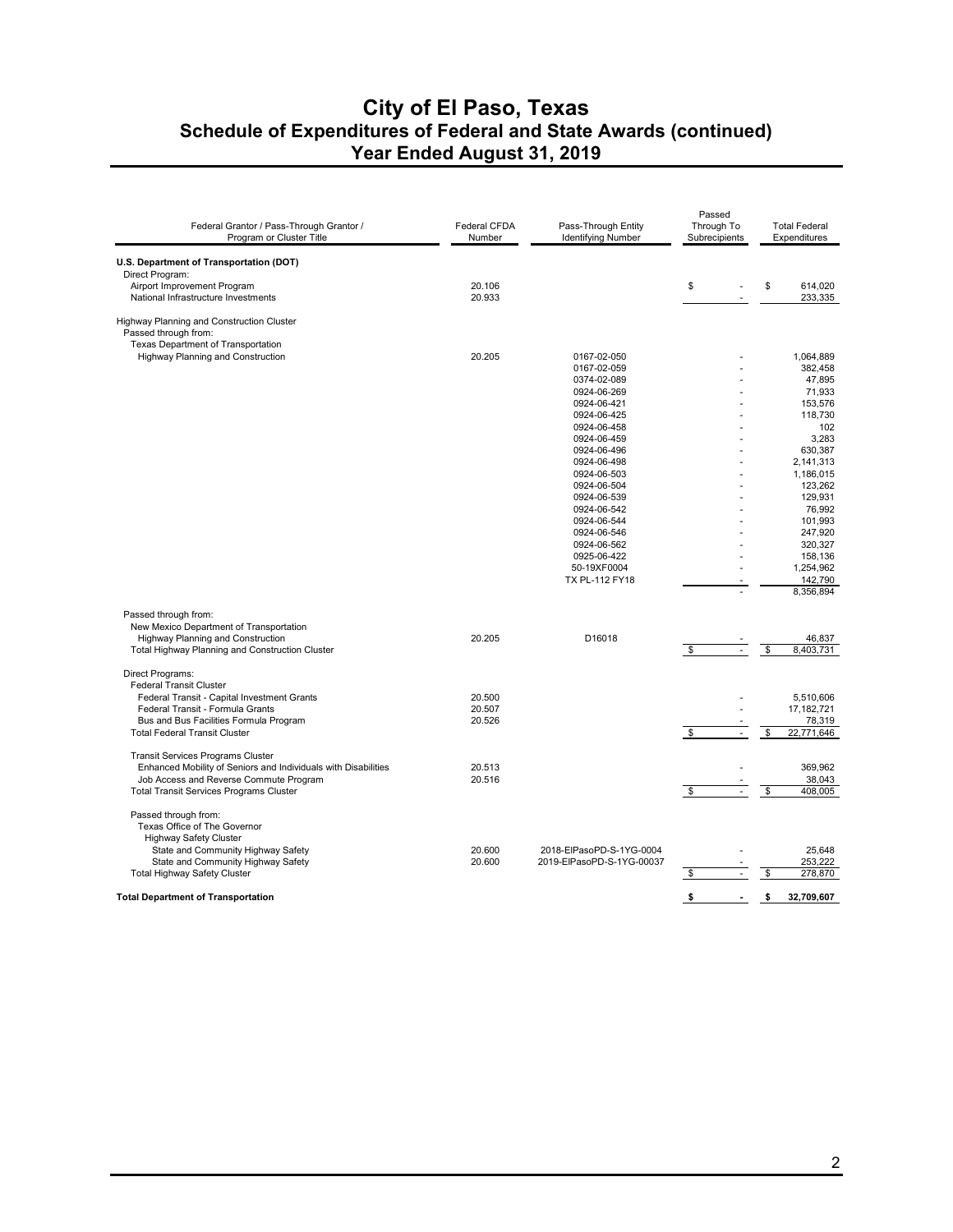| Federal Grantor / Pass-Through Grantor /<br>Program or Cluster Title                                                                                                                            | Federal CFDA<br>Number | Pass-Through Entity<br><b>Identifying Number</b>              | Passed | Through To<br>Subrecipients |     | <b>Total Federal</b><br>Expenditures                         |
|-------------------------------------------------------------------------------------------------------------------------------------------------------------------------------------------------|------------------------|---------------------------------------------------------------|--------|-----------------------------|-----|--------------------------------------------------------------|
| National Endowment for the Arts (NEA)<br>Direct Program:                                                                                                                                        |                        |                                                               |        |                             |     |                                                              |
| Promotion of the Arts Grants to Organizations and Individuals                                                                                                                                   | 45.024                 |                                                               |        |                             |     | 34,991                                                       |
| <b>Total National Endowment for the Arts</b>                                                                                                                                                    |                        |                                                               |        |                             |     | 34.991                                                       |
| Institute of Museum and Library Services<br>Direct Program:                                                                                                                                     |                        |                                                               |        |                             |     |                                                              |
| National Leadership Grants                                                                                                                                                                      | 45.312                 |                                                               |        |                             |     | 5,000                                                        |
| Passed through from:<br>Texas State Library and Archives Commission (TSLAC)<br>Grants to States                                                                                                 | 45.310                 | 475-18007<br>IMP-19004<br>IMP-19020<br>SPP-19007<br>IMP-19012 |        |                             |     | 927<br>9.900<br>10,000<br>13,334<br>44,605<br>7,823<br>2,458 |
|                                                                                                                                                                                                 |                        | TXR-19007                                                     |        |                             |     | 9.988                                                        |
|                                                                                                                                                                                                 |                        |                                                               |        |                             |     | 99,035                                                       |
| <b>Total Institute of Museum and Library Services</b>                                                                                                                                           |                        |                                                               | s.     |                             | -S. | 104,035                                                      |
| <b>Environmental Protection Agency (EPA)</b><br>Direct Programs:<br>Surveys, Studies, Research, Investigations, Demonstrations,<br>and Special Purpose Activities Relating to the Clean Air Act | 66.034                 |                                                               |        |                             |     | 107,427                                                      |
| Performance Partnership Grants                                                                                                                                                                  | 66.605                 |                                                               |        |                             |     | 97,468                                                       |
| <b>Total Environmental Protection Agency</b>                                                                                                                                                    |                        |                                                               |        |                             |     | 204,895                                                      |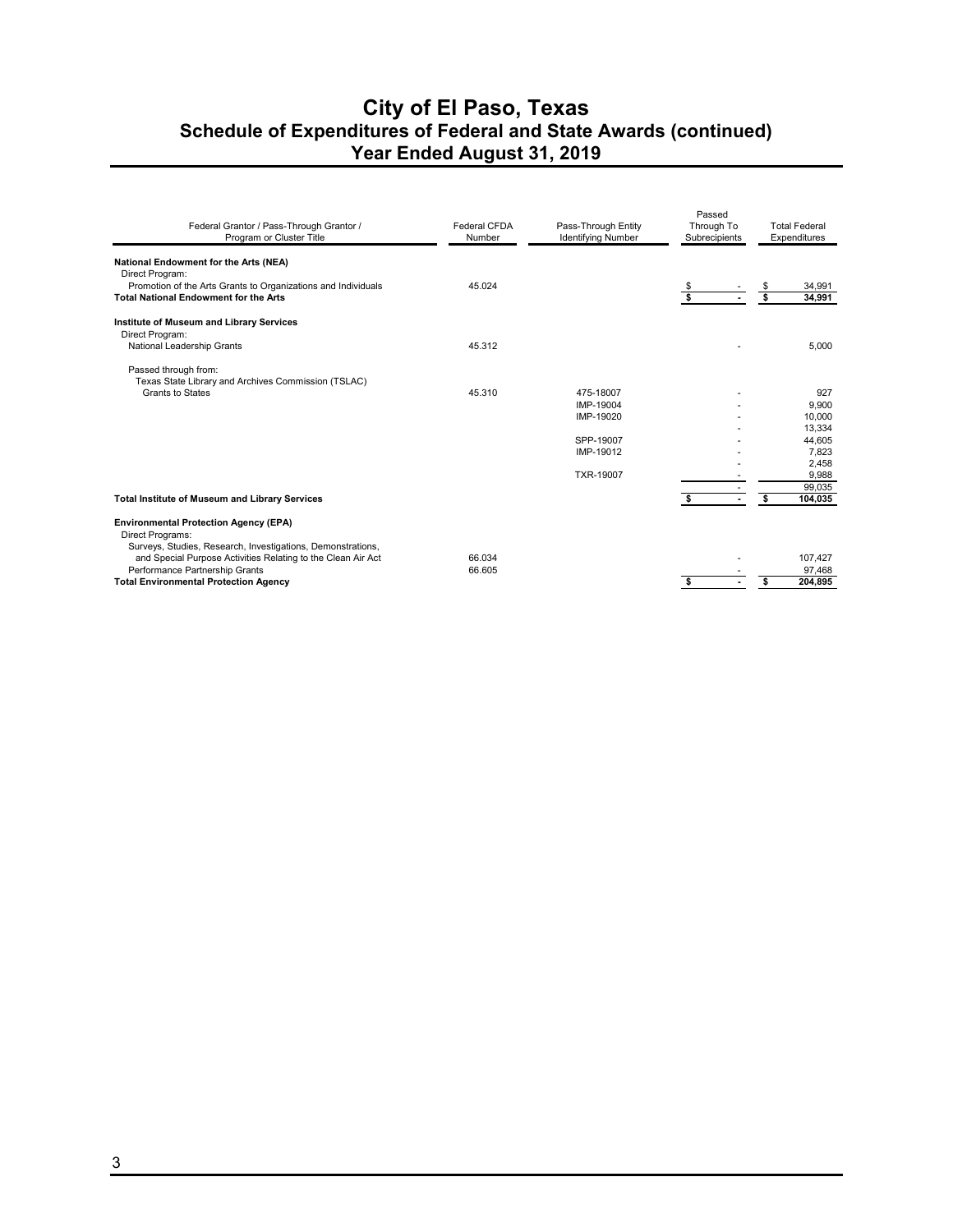| Federal Grantor / Pass-Through Grantor /<br>Program or Cluster Title | Federal CFDA<br>Number | Pass-Through Entity<br><b>Identifying Number</b> | Passed<br>Through To<br>Subrecipients |                          | <b>Total Federal</b><br>Expenditures |
|----------------------------------------------------------------------|------------------------|--------------------------------------------------|---------------------------------------|--------------------------|--------------------------------------|
| Department of Health and Human Services                              |                        |                                                  |                                       |                          |                                      |
| Direct Program:                                                      |                        |                                                  |                                       |                          |                                      |
| <b>Family Planning Services</b>                                      | 93.217                 |                                                  | \$                                    |                          | \$<br>59.371                         |
| Minority Health and Health Disparities Research                      | 93.307                 |                                                  |                                       |                          | 43.881                               |
| Passed through from:                                                 |                        |                                                  |                                       |                          |                                      |
| Texas Department of Health and Human Services                        |                        |                                                  |                                       |                          |                                      |
| Public Health Emergency Preparedness                                 | 93.069                 | 537-18-0344-00001                                |                                       |                          | 266,874                              |
| Hospital Preparedness Program (HPP) and Public Health                |                        |                                                  |                                       |                          |                                      |
| Emergency Preparedness (PHEP) Aligned Co-Op Agreements               | 93.074                 | 537-18-0112-00001                                |                                       |                          | 227,968                              |
|                                                                      |                        | 537-18-0126-00001                                |                                       |                          | 439,017                              |
|                                                                      |                        | 537-18-0126-00001-02                             |                                       |                          | 67,580                               |
|                                                                      |                        |                                                  |                                       |                          | 734,565                              |
| Project Grants and Cooperative Agreements for Tuberculosis           |                        |                                                  |                                       |                          |                                      |
| <b>Control Programs</b>                                              | 93.116                 | HHS000036000001                                  |                                       |                          | 294.415                              |
| Immunization Cooperative Agreements                                  | 93.268                 | HHS000111200001                                  |                                       |                          | 931,896                              |
| Building Capacity of the Public Health System to Improve Population  |                        |                                                  |                                       |                          |                                      |
| Health through National, Non-Profit Organizations- financed          |                        |                                                  |                                       |                          |                                      |
| in part by Prevention and Public Health Funds (PPHF)                 | 93.524                 | 2012-111203                                      |                                       |                          | 621                                  |
| Preventive Health and Health Services Block Grant funded solely      |                        |                                                  |                                       |                          |                                      |
| with Prevention and Public Health Funds (PPHF)                       | 93.758                 | 537-18-0215-00001                                |                                       |                          | 160.218                              |
| HIV Prevention Activities Health Department Based                    | 93.940                 | 2016-001335B                                     |                                       |                          | 153.874                              |
|                                                                      |                        | 2016-001338-07                                   |                                       |                          | 145,270                              |
|                                                                      |                        | 2016-001338-08                                   |                                       |                          | 250,049                              |
|                                                                      |                        |                                                  |                                       |                          | 549.193                              |
| Preventive Health and Health Services Block Grant                    | 93.991                 | 2016-003907B                                     |                                       |                          | 6.047                                |
|                                                                      |                        | 2016-003907C                                     |                                       |                          | 40,113                               |
|                                                                      |                        |                                                  |                                       |                          | 46.160                               |
|                                                                      |                        |                                                  |                                       |                          |                                      |
| Sexually Transmitted Diseases (STD) Prevention and                   |                        |                                                  |                                       |                          |                                      |
| Control Grants                                                       | 93.977                 | HHS000288900002                                  |                                       |                          | 225,257                              |
| Maternal and Child Health Services Block Grant to the States         | 93.994                 |                                                  |                                       |                          | 2.685                                |
|                                                                      |                        | 2012-039349                                      |                                       |                          | 1,200                                |
|                                                                      |                        |                                                  |                                       |                          | 39                                   |
|                                                                      |                        | 2014-044589-001                                  |                                       |                          | 518                                  |
|                                                                      |                        | 2015-046359-001                                  |                                       |                          | 1.352                                |
|                                                                      |                        | 2016-003924-00                                   |                                       |                          | 2,866                                |
|                                                                      |                        | 2016-003924-01                                   |                                       |                          | 6,735                                |
|                                                                      |                        | 2016-003924-03                                   |                                       |                          | 248,140                              |
|                                                                      |                        | HHS000059200001                                  |                                       |                          | 187,439                              |
|                                                                      |                        |                                                  |                                       | $\overline{\phantom{a}}$ | 450.974                              |
| <b>Total Department of Health and Human Services</b>                 |                        |                                                  | \$                                    |                          | \$<br>3,763,425                      |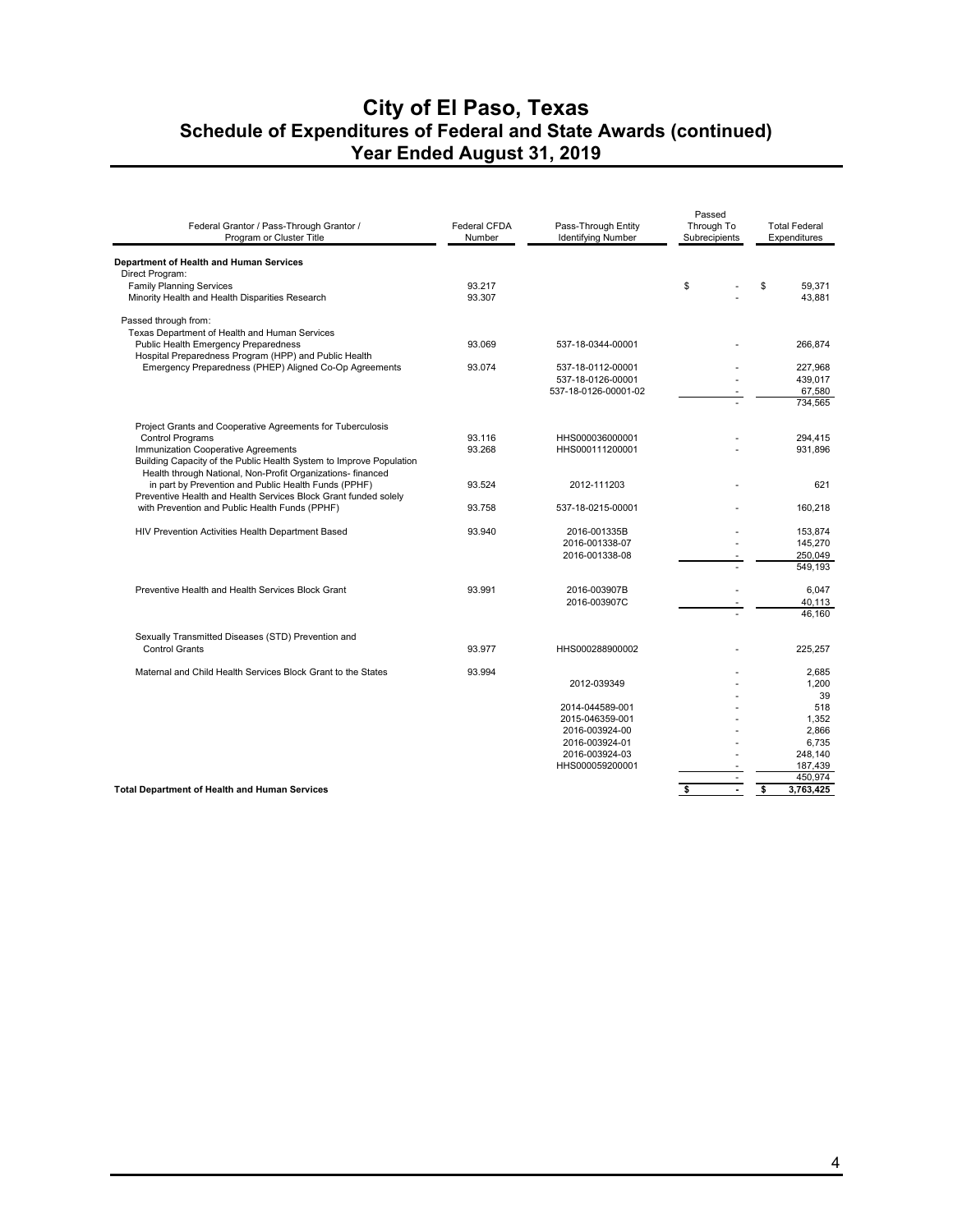| Federal Grantor / Pass-Through Grantor /<br>Program or Cluster Title                                                                                                                                                     | <b>Federal CFDA</b><br>Number        | Pass-Through Entity<br><b>Identifying Number</b>                                                | Passed<br>Through To<br>Subrecipients            | <b>Total Federal</b><br>Expenditures                                                                                          |
|--------------------------------------------------------------------------------------------------------------------------------------------------------------------------------------------------------------------------|--------------------------------------|-------------------------------------------------------------------------------------------------|--------------------------------------------------|-------------------------------------------------------------------------------------------------------------------------------|
| <b>Corporation for National and Community Service (CNCS)</b><br>Foster Grandparent/Senior Companion Cluster<br>Direct Programs:                                                                                          |                                      |                                                                                                 |                                                  |                                                                                                                               |
| Foster Grandparent Program<br>Passed through from:                                                                                                                                                                       | 94.011                               |                                                                                                 | \$                                               | \$<br>506,309                                                                                                                 |
| Texas Department of Health and Human Services<br>Foster Grandparent Program<br>Total Foster Grandparent/Senior Companion Cluster                                                                                         | 94.011                               | GS7119FGP                                                                                       |                                                  | 4,575<br>510,884                                                                                                              |
| Retired and Senior Volunteer Program                                                                                                                                                                                     | 94.002                               |                                                                                                 |                                                  | 130,167                                                                                                                       |
| Passed through from:<br>Texas Department of Health and Human Services<br>Retired and Senior Volunteer Program<br><b>Total Corporation for National and Community Service</b>                                             | 94.002                               | GS7119RSVP                                                                                      | \$                                               | 30,686<br>671,737<br>\$                                                                                                       |
| <b>Executive Office of the President</b><br>Direct Program:<br>High Intensity Drug Trafficking Areas Program<br><b>Total Executive Office of the President</b>                                                           | 95.001                               |                                                                                                 | \$<br>$\overline{a}$                             | 2,272,241<br>\$<br>2,272,241                                                                                                  |
| Department of Homeland Security (DHS)<br>Direct Programs:<br>Assistance to Firefighters Grant<br><b>Emergency Management Performance Grants</b><br>Homeland Security Grant Program<br>Homeland Security Biowatch Program | 97.044<br>97.042<br>97.067<br>97.091 |                                                                                                 |                                                  | 97.330<br>288,130<br>138,650<br>160,304                                                                                       |
| Passed through from:<br>Texas Office of the Governor<br>Homeland Security Grant Program<br><b>Total Department of Homeland Security</b>                                                                                  | 97.067                               | 2950703<br>2950603<br>3007103<br>3311801<br>2950704<br>2950604<br>3007104<br>3311802<br>3221402 | $\overline{\phantom{a}}$<br>\$<br>$\overline{a}$ | 263,528<br>264,253<br>834,748<br>32,223<br>359.853<br>184,010<br>145.348<br>214,804<br>49,342<br>2,348,109<br>\$<br>3,032,523 |
| <b>Department of Treasury</b>                                                                                                                                                                                            |                                      |                                                                                                 |                                                  |                                                                                                                               |
| Direct Program:<br>Equitable Sharing Program<br><b>Total Department of Treasury</b>                                                                                                                                      | 21.016                               |                                                                                                 | \$                                               | 30,307<br>30.307<br>\$                                                                                                        |
| <b>Total Federal Awards Expended</b>                                                                                                                                                                                     |                                      |                                                                                                 | \$6,239,269                                      | \$<br>59,293,711                                                                                                              |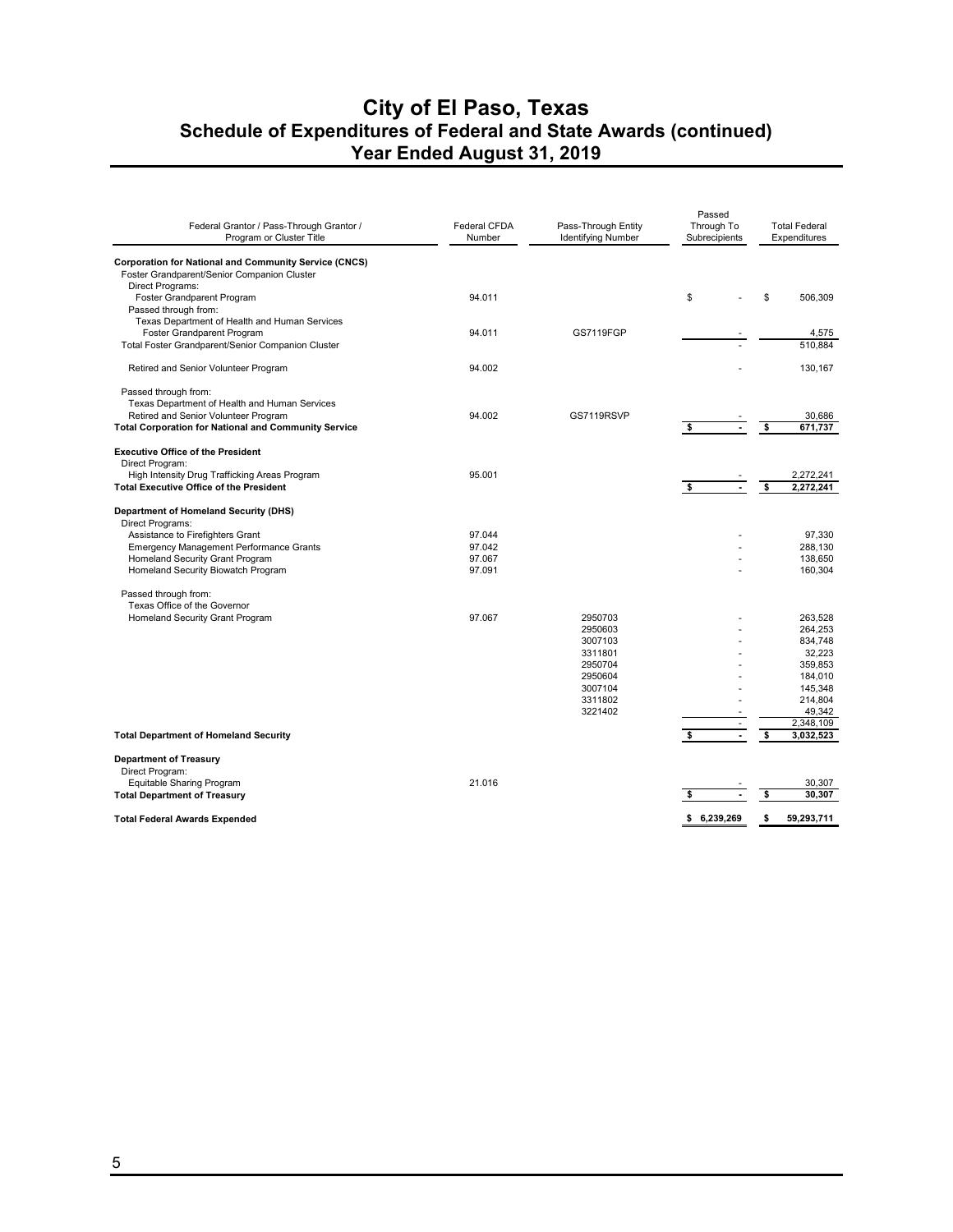| State Granting Agency/Grant Program                                 | Grant or<br><b>Identifying Number</b> |                         | <b>Total State</b><br>Expenditures |
|---------------------------------------------------------------------|---------------------------------------|-------------------------|------------------------------------|
| <b>Texas Commission on Environmental Quality</b>                    |                                       |                         |                                    |
| Compliance Grant GS341917                                           | 582-19-90044                          | \$                      | 286,523                            |
| <b>Total Texas Commission on Environmental Quality</b>              |                                       | s,                      | 286,523                            |
| Texas Commission on the Arts (TCA)                                  |                                       |                         |                                    |
| TCA Arts Respond Natural Resources and Agriculture - Farmers Market | 18-42717                              |                         | 698                                |
| TCA Arts Create Yr2 Curatorial                                      | 19-44272                              |                         | 12,001                             |
| TCA Arts Create Yr2 Operational Support                             | 19-44044                              |                         | 13,000                             |
| TCA Arts Respond 11th Chalk the Block 2018                          | 19-44042                              |                         | 1,500                              |
| TCA Arts Respond Natural Resources and Agriculture                  | 19-44720                              |                         | 2,500                              |
| Total Texas Commission on the Arts (TCA)                            |                                       | \$                      | 29,699                             |
| <b>Texas Department of Housing and Community Affairs</b>            |                                       |                         |                                    |
| Homeless Housing and Services Program                               | 63196030004                           |                         | 385,432                            |
| <b>Total Texas Department of Housing and Community Affairs</b>      |                                       | \$                      | 385.432                            |
| <b>Texas Department of State Health Services</b>                    |                                       |                         |                                    |
| Info & Referral Svc 211 Operat                                      | 529-16-0006-00001G                    |                         | 243.125                            |
| <b>IDCU - SUR &amp; SUREB</b>                                       | 537-18-0325-00001                     |                         | 125.543                            |
| <b>IDCU FLU</b>                                                     | 537-18-0335-00001                     |                         | 4,764                              |
| <b>Tuberculosis Prevention - State</b>                              | 537-18-0029-00001                     |                         | 415,491                            |
| <b>HIV Surveillance - State</b>                                     | 2016-001429C                          |                         | 50,034                             |
| Information & Referral Service                                      | 529-16-0006-00001G                    |                         | 32,993                             |
| <b>Total Texas Department of State Health Services</b>              |                                       | \$                      | 871,950                            |
| Texas Juvenile Justice Department El Paso County                    |                                       |                         |                                    |
| Prevention and Intervention Grant                                   | 2018-0472                             |                         | 16,775                             |
| Total Texas Juvenile Justice Department El Paso County              |                                       | \$                      | 16,775                             |
| <b>Texas Office of the Governor</b>                                 |                                       |                         |                                    |
| Texas Anti-Gang                                                     | 3060702                               |                         | 312,853                            |
| Local Border Security 19                                            | 2998204                               |                         | 355,827                            |
| Texas Anti Gang                                                     | 3060703                               |                         | 785,905                            |
| Texas Anti Gang                                                     | 3060704                               |                         | 1,799                              |
| <b>Total Texas Office of the Governor</b>                           |                                       | \$                      | 1,456,384                          |
| <b>Texas Department of Motor Vehicles</b>                           |                                       |                         |                                    |
| Auto Theft Prevention FY19                                          | 608-19-0710200                        |                         | 947,156                            |
| <b>Total Texas Department of Motor Vehicles</b>                     |                                       | S.                      | 947,156                            |
| <b>Texas Parks and Wildlife</b>                                     |                                       |                         |                                    |
| <b>Futureland Park Project</b>                                      | 55-000024                             |                         | 16.845                             |
| El Paso Northeast Regional Park                                     | 55-000033                             |                         | 107,000                            |
| <b>Total Texas Parks and Wildlife</b>                               |                                       | $\overline{\mathbf{s}}$ | 123,845                            |
| <b>Total State Awards Expended</b>                                  |                                       | \$                      | 4,117,764                          |
| <b>Total Federal and State Awards Expended</b>                      |                                       | \$                      | 63,411,475                         |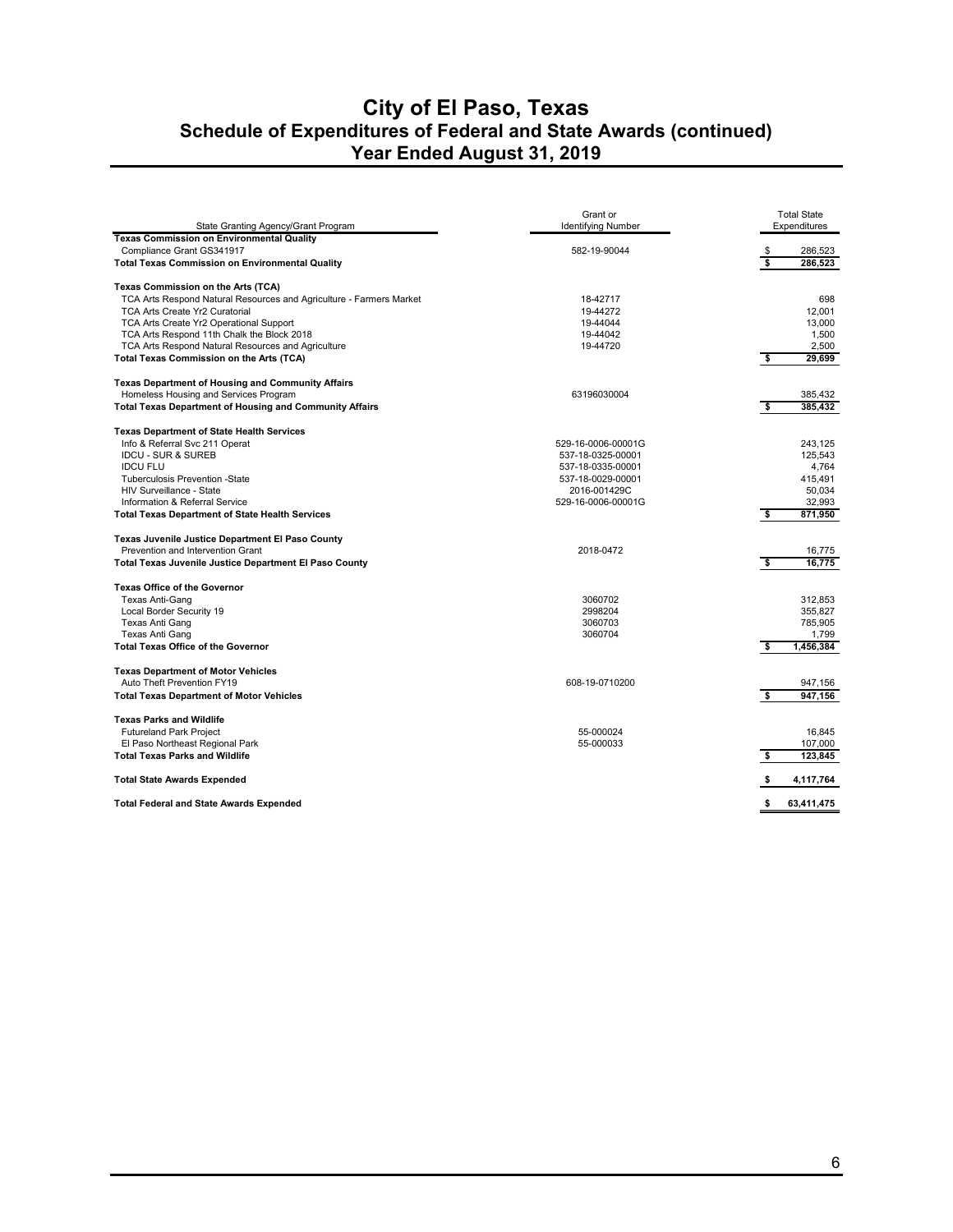**Note 1 –** The accompanying schedule of expenditures of federal and state awards (the Schedule) includes the federal and state award activity of City of El Paso, Texas (the City) under programs of the federal and state government for the year ended August 31, 2019. The information in the Schedule is presented in accordance with the requirements of Title 2 U.S. *Code of Federal Regulations* Part 200, *Uniform Administrative Requirements, Cost Principles, and Audit Requirements for Federal Awards*  (Uniform Guidance) and the State of Texas Uniform Grant Management Standards issued by the Texas Comptroller of Public Accounts. Because the Schedule presents only a selected portion of the operations of the City, it is not intended to and does not present the financial position, changes in net position or cash flows of the City.

**Note 2 –** Expenditures reported on the Schedule are reported on the accrual basis of accounting. Such expenditures are recognized following, as applicable, the cost principles contained in Title 2 U.S. *Code of Federal Regulations* Part 200, *Uniform Administrative Requirements, Cost Principles, and Audit Requirements for Federal Awards*, or the cost principles contained in the State of Texas Uniform Grant Management Standards, wherein certain types of expenditures are not allowable or are limited as to reimbursement. The City has elected not to use the 10 percent de minimis indirect cost rate allowed under the Uniform Guidance.

**Note 3 –** The federal loan programs listed subsequently are administered directly by the City and balances and transactions relating to these programs are included in the City's basic financial statements. Loans outstanding at the beginning of the year are not included in the federal expenditures presented in the schedule, since there are no continuing compliance requirements other than required loan payments. New loans made during the year are included in the federal expenditures presented in the Schedule. Outstanding loans as of August 31, 2019 consist of the following:

| <b>CFDA Number</b> | <b>Program Name</b>                                                    |    | August 31,<br>2019 |
|--------------------|------------------------------------------------------------------------|----|--------------------|
| 14.218             | <b>Community Development Block</b><br><b>Grants/Entitlement Grants</b> | S. | 11,401,104         |
| 14.239             | <b>HOME Investment Partnerships Program</b>                            |    | 51,477,314         |
|                    |                                                                        |    | 62,878,418         |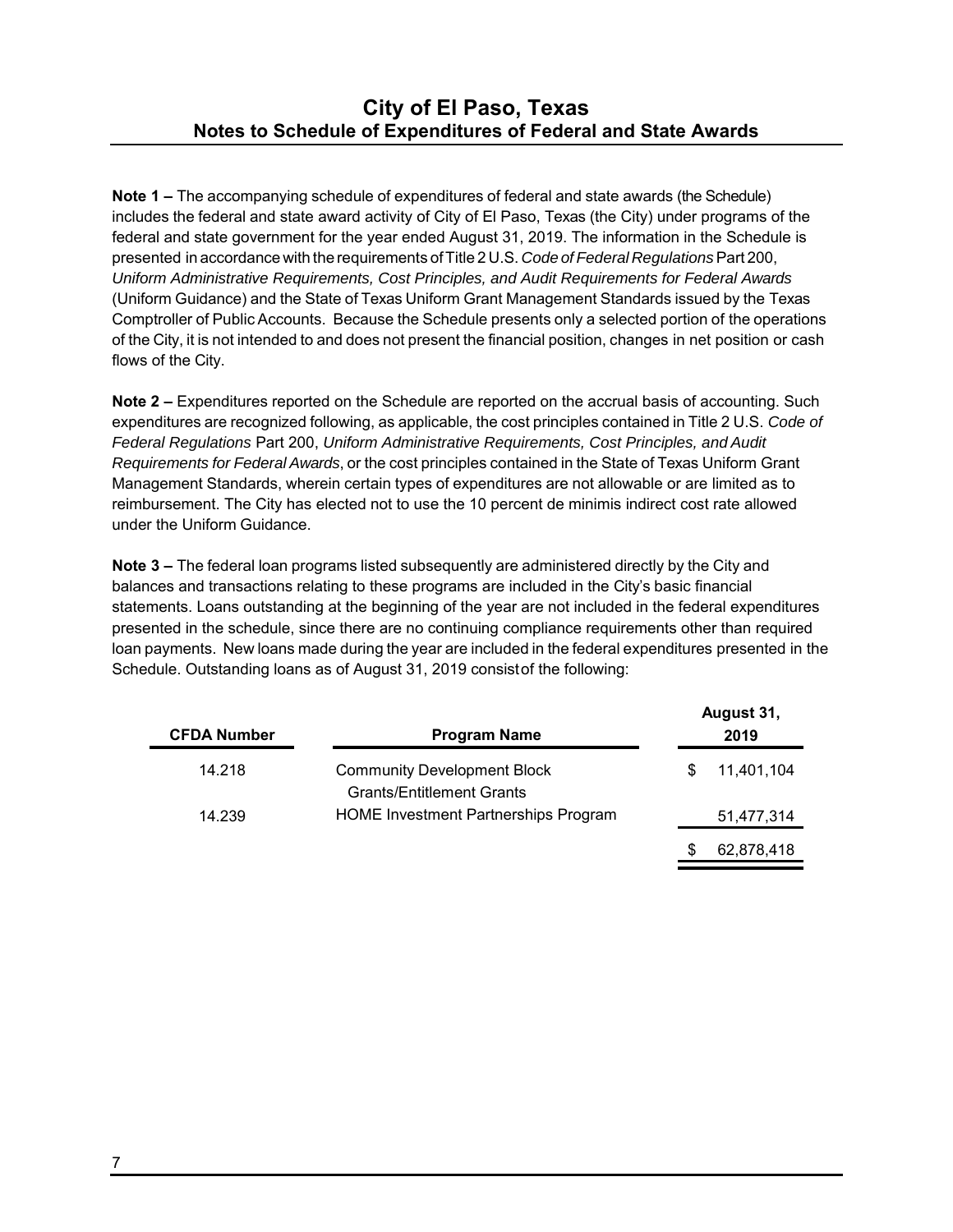

### **Report of Independent Auditors on Internal Control Over Financial Reporting and on Compliance and Other Matters Based on an Audit of Financial Statements Performed in Accordance with** *Government Auditing Standards*

The Honorable Mayor and Members of the City Council City of El Paso, Texas

We have audited, in accordance with the auditing standards generally accepted in the United States of America and the standards applicable to financial audits contained in *Government Auditing Standards* issued by the Comptroller General of the United States, the financial statements of the governmental activities, the business-type activities, the aggregate discretely presented component units, each major fund, and the aggregate remaining fund information of City of El Paso, Texas (the City), as of and for the year ended August 31, 2019 and the related notes to the financial statements, which collectively comprise the City's basic financial statements, and have issued our report thereon dated February 27, 2020, which contained an emphasis of matter paragraph regarding a change in accounting principle and a reference to the reports of other auditors. Our report includes a reference to other auditors who audited the financial statements of El Paso Water Utilities Public Service Board, a discretely presented component unit of the City, and City of El Paso Employees Retirement Trust, a pension trust fund included in the aggregate remaining fund information, as described in our report on the City's financial statements. This report does not include the results of the other auditors' testing of internal control over financial reporting or compliance and other matters that are reported on separately by those auditors.

#### **Internal Control Over Financial Reporting**

In planning and performing our audit of the financial statements, we considered the City's internal control over financial reporting (internal control) to determine the audit procedures that are appropriate in the circumstances for the purpose of expressing our opinions on the financial statements, but not for the purpose of expressing an opinion on the effectiveness of the City's internal control. Accordingly, we do not express an opinion on the effectiveness of the City's internal control.

A deficiency in internal control exists when the design or operation of a control does not allow management or employees, in the normal course of performing their assigned functions, to prevent, or detect and correct, misstatements on a timely basis. A material weakness is a deficiency, or a combination of deficiencies, in internal control such that there is a reasonable possibility that a material misstatement of the entity's financial statements will not be prevented, or detected and corrected, on a timely basis. A significant deficiency is a deficiency, or a combination of deficiencies, in internal control that is less severe than a material weakness, yet important enough to merit attention by those charged with governance.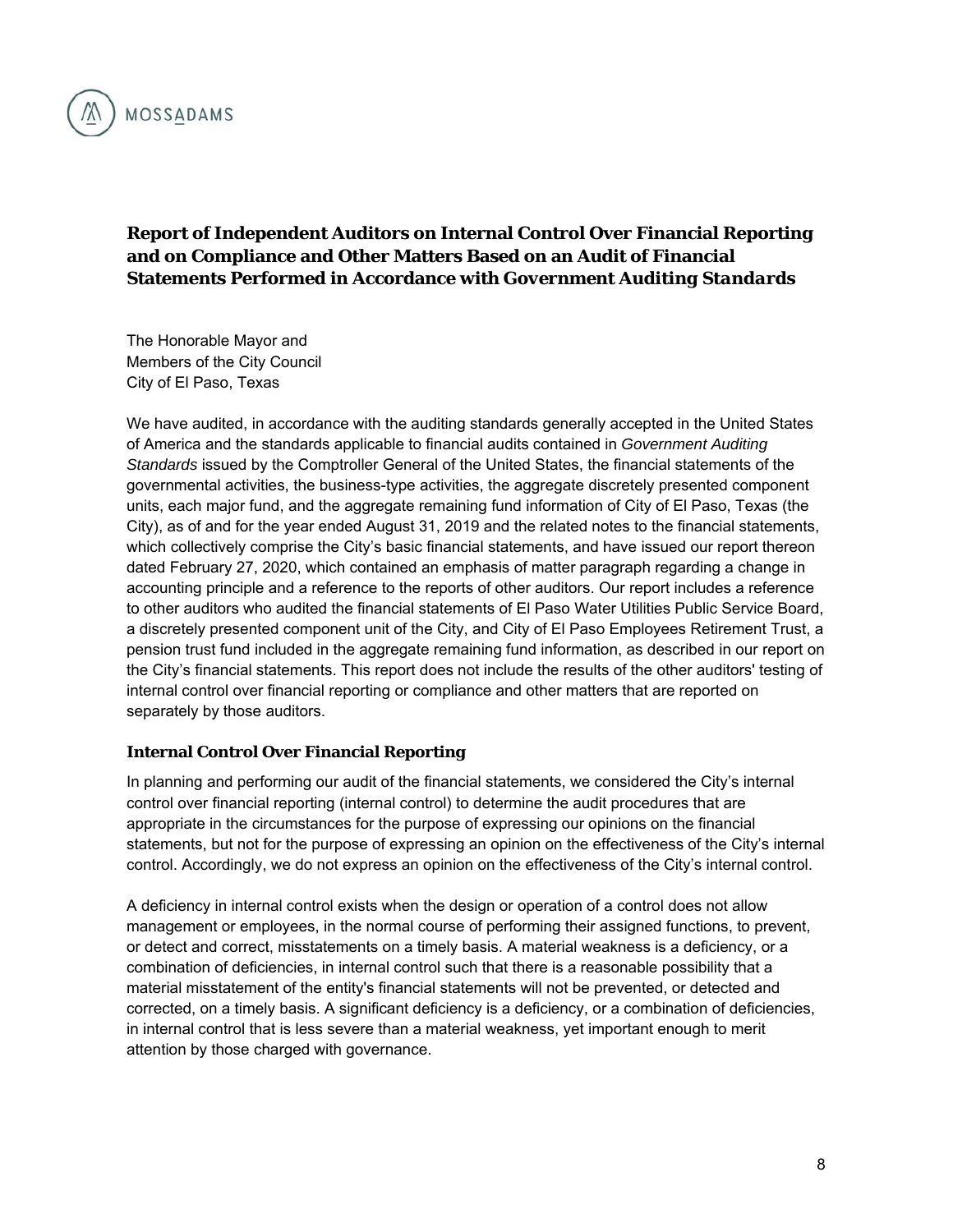Our consideration of internal control was for the limited purpose described in the first paragraph of this section and was not designed to identify all deficiencies in internal control that might be material weaknesses or significant deficiencies. Given these limitations, during our audit we did not identify any deficiencies in internal control that we consider to be material weaknesses. However, material weaknesses may exist that have not been identified.

#### **Compliance and Other Matters**

As part of obtaining reasonable assurance about whether the City's financial statements are free from material misstatement, we performed tests of its compliance with certain provisions of laws, regulations, contracts, and grant agreements, noncompliance with which could have a direct and material effect on the determination of financial statement amounts. However, providing an opinion on compliance with those provisions was not an objective of our audit, and accordingly, we do not express such an opinion. The results of our tests disclosed no instances of noncompliance or other matters that are required to be reported under *Government Auditing Standards.*

#### **Purpose of this Report**

The purpose of this report is solely to describe the scope of our testing of internal control and compliance and the results of that testing, and not to provide an opinion on the effectiveness of the entity's internal control or on compliance. This report is an integral part of an audit performed in accordance with *Government Auditing Standards* in considering the entity's internal control and compliance. Accordingly, this communication is not suitable for any other purpose.

Mess adams LLP

Albuquerque, New Mexico February 27, 2020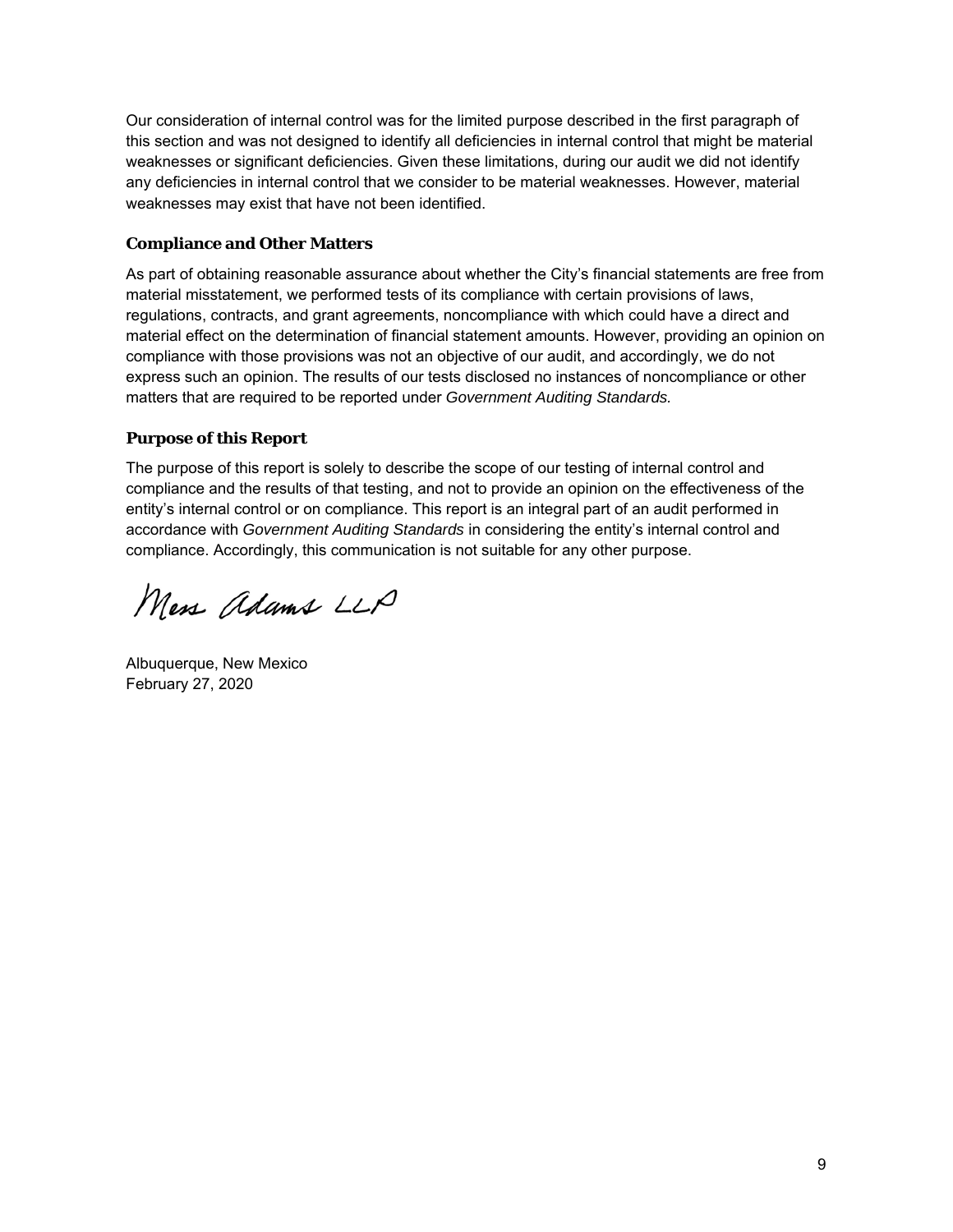

**Report of Independent Auditors on Compliance for Each Major Federal Program; Report on Internal Control Over Compliance; and Report on the Schedule of Expenditures of Federal Awards Required by the Uniform Guidance and the State of Texas Uniform Grant Management Standards** 

The Honorable Mayor and Members of the City Council City of El Paso, Texas

#### **Report on Compliance for Each Major Federal and State Program**

We have audited City of El Paso, Texas's (the City's) compliance with the types of compliance requirements described in the OMB Compliance Supplement and the State of Texas Uniform Grant Management Standards that could have a direct and material effect on each of the City's major federal programs for the year ended August 31, 2019. The City's major federal and state programs are identified in the summary of auditor's results section of the accompanying schedule of findings and questioned costs.

The City's basic financial statements include the operations of the El Paso Water Utilities Public Service Board (EPWU), a discretely presented component unit of the City, which received \$1,957,033 in federal awards for the year ended February 28, 2019, which are not included in the Schedule during the year ended August 31, 2019. Our audit, described below, did not include the operations of EPWU because the component unit engaged other auditors to perform an audit in accordance with the Uniform Guidance.

#### *Management's Responsibility*

Management is responsible for compliance with federal statutes, regulations, and the terms and conditions of its federal awards applicable to its federal and state programs.

#### *Auditor's Responsibility*

Our responsibility is to express an opinion on compliance for each of the City's major federal and state programs based on our audit of the types of compliance requirements referred to above. We conducted our audit of compliance in accordance with auditing standards generally accepted in the United States of America; the standards applicable to financial audits contained in *Government Auditing Standards*, issued by the Comptroller General of the United States; and the audit requirements of Title 2 U.S. *Code of Federal Regulations* Part 200*, Uniform Administrative Requirements, Cost Principles, and Audit Requirements for Federal Awards* (Uniform Guidance); and the State of Texas Uniform Grant Management Standards, issued by the Texas Comptroller of Public Accountants. Those standards, the Uniform Guidance and the State of Texas Uniform Grant Management Standards require that we plan and perform the audit to obtain reasonable assurance about whether noncompliance with the types of compliance requirements referred to above that could have a direct and material effect on a major federal or state program occurred. An audit includes examining, on a test basis, evidence about the City's compliance with those requirements and performing such other procedures as we considered necessary in the circumstances.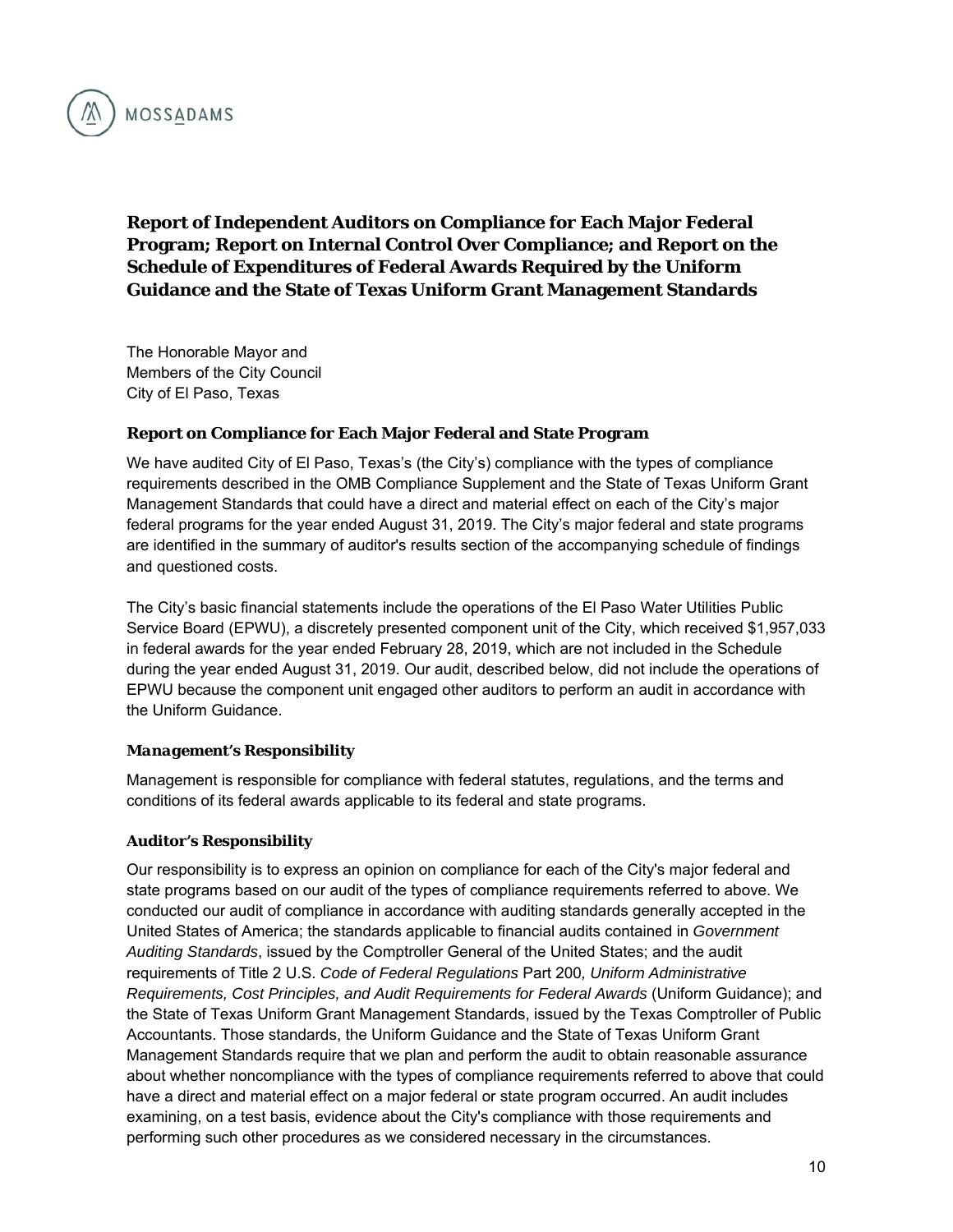We believe that our audit provides a reasonable basis for our opinion on compliance for each major federal and state program. However, our audit does not provide a legal determination of the City's compliance.

#### *Opinion on Each Major Federal and State Program*

In our opinion, the City complied, in all material respects, with the types of compliance requirements referred to above that could have a direct and material effect on each of its major federal and state programs for the year ended August 31, 2019.

#### **Report on Internal Control Over Compliance**

Management of the City is responsible for establishing and maintaining effective internal control over compliance with the types of compliance requirements referred to above. In planning and performing our audit of compliance, we considered the City's internal control over compliance with the types of requirements that could have a direct and material effect on each major federal and state program to determine the auditing procedures that are appropriate in the circumstances for the purpose of expressing an opinion on compliance for each major federal and state program and to test and report on internal control over compliance in accordance with the Uniform Guidance and the State of Texas Uniform Grant Management Standards, but not for the purpose of expressing an opinion on the effectiveness of internal control over compliance. Accordingly, we do not express an opinion on the effectiveness of the City's internal control over compliance.

A deficiency in internal control over compliance exists when the design or operation of a control over compliance does not allow management or employees, in the normal course of performing their assigned functions, to prevent, or detect and correct, noncompliance with a type of compliance requirement of a federal or state program on a timely basis. A material weakness in internal control over compliance is a deficiency, or a combination of deficiencies, in internal control over compliance such that there is a reasonable possibility that material noncompliance with a type of compliance requirement of a federal or state program will not be prevented, or detected and corrected, on a timely basis. A significant deficiency in internal control over compliance is a deficiency, or a combination of deficiencies, in internal control over compliance with a type of compliance requirement of a federal or state program that is less severe than a material weakness in internal control over compliance, yet important enough to merit attention by those charged with governance.

Our consideration of internal control over compliance was for the limited purpose described in the first paragraph of this section and was not designed to identify all deficiencies in internal control over compliance that might be material weaknesses or significant deficiencies. We did not identify any deficiencies in internal control over compliance that we consider to be material weaknesses. However, material weaknesses may exist that have not been identified.

The purpose of this report on internal control over compliance is solely to describe the scope of our testing of internal control over compliance and the results of that testing based on the requirements of the Uniform Guidance and the State of Texas Uniform Grant Management Standards. Accordingly, this report is not suitable for any other purpose.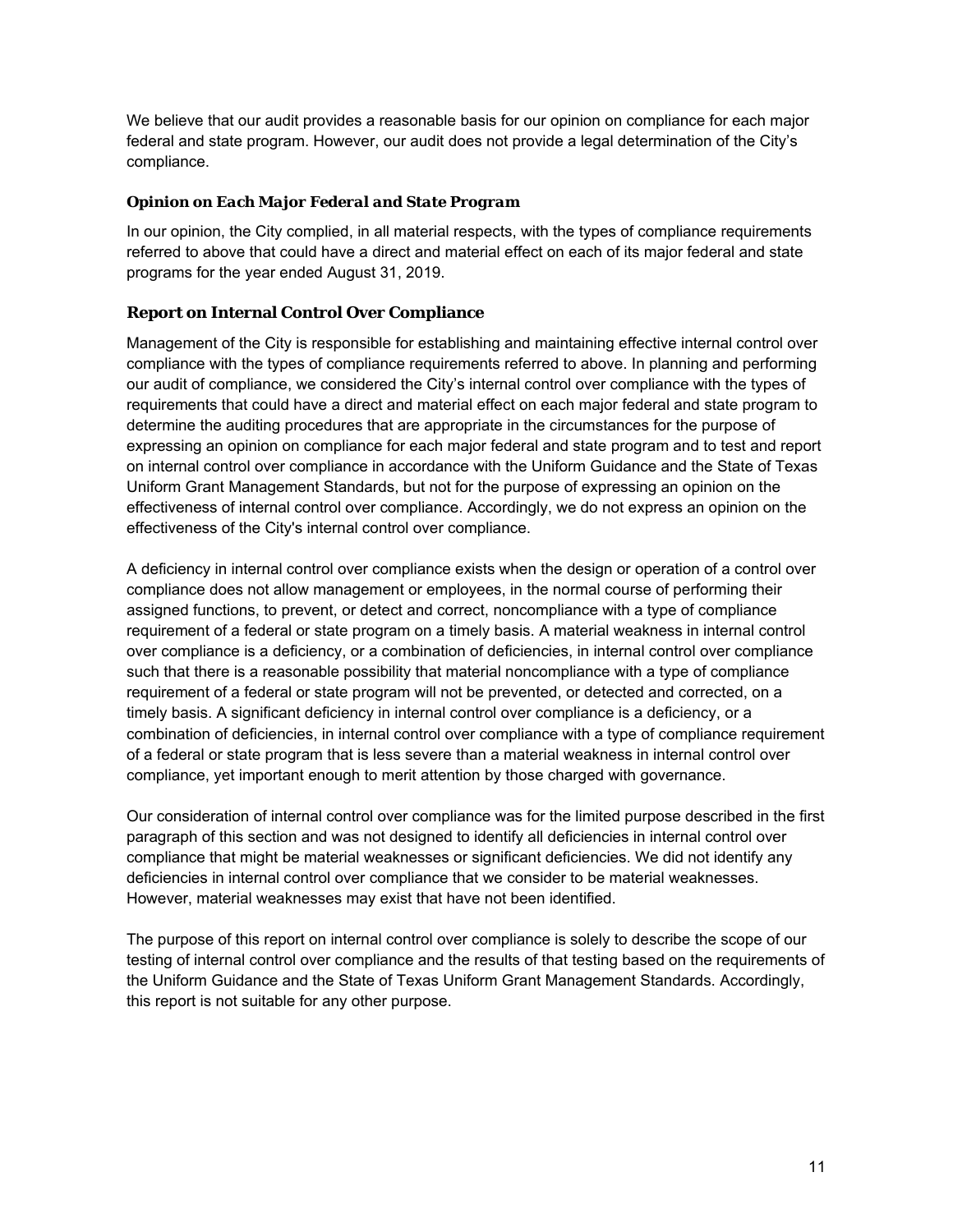#### **Report on Schedule of Expenditures of Federal and State Awards Required by the Uniform Guidance and the State of Texas Uniform Grant Management Standards**

We have audited the financial statements of the City as of and for the year ended August 31, 2019 and have issued our report thereon dated February 27, 2020 which contained an unmodified opinion on those financial statements, and emphasis of matter paragraph regarding a change in accounting principle and a reference to the reports of other auditors. Our audit was conducted for the purpose of forming an opinion on the financial statements as a whole. The accompanying schedule of expenditures of federal and state awards is presented for purposes of additional analysis as required by the Uniform Guidance and the State of Texas Uniform Grant Management Standards and is not a required part of the financial statements. Such information is the responsibility of management and was derived from and relates directly to the underlying accounting and other records used to prepare the financial statements. The information has been subjected to the auditing procedures applied in the audit of the financial statements and certain additional procedures, including comparing and reconciling such information directly to the underlying accounting and other records used to prepare the financial statements or to the financial statements themselves, and other additional procedures in accordance with auditing standards generally accepted in the United States of America. In our opinion, the schedule of expenditures of federal and state awards is fairly stated in all material respects in relation to the financial statements as a whole.

Mess adams LLP

Albuquerque, New Mexico February 27, 2020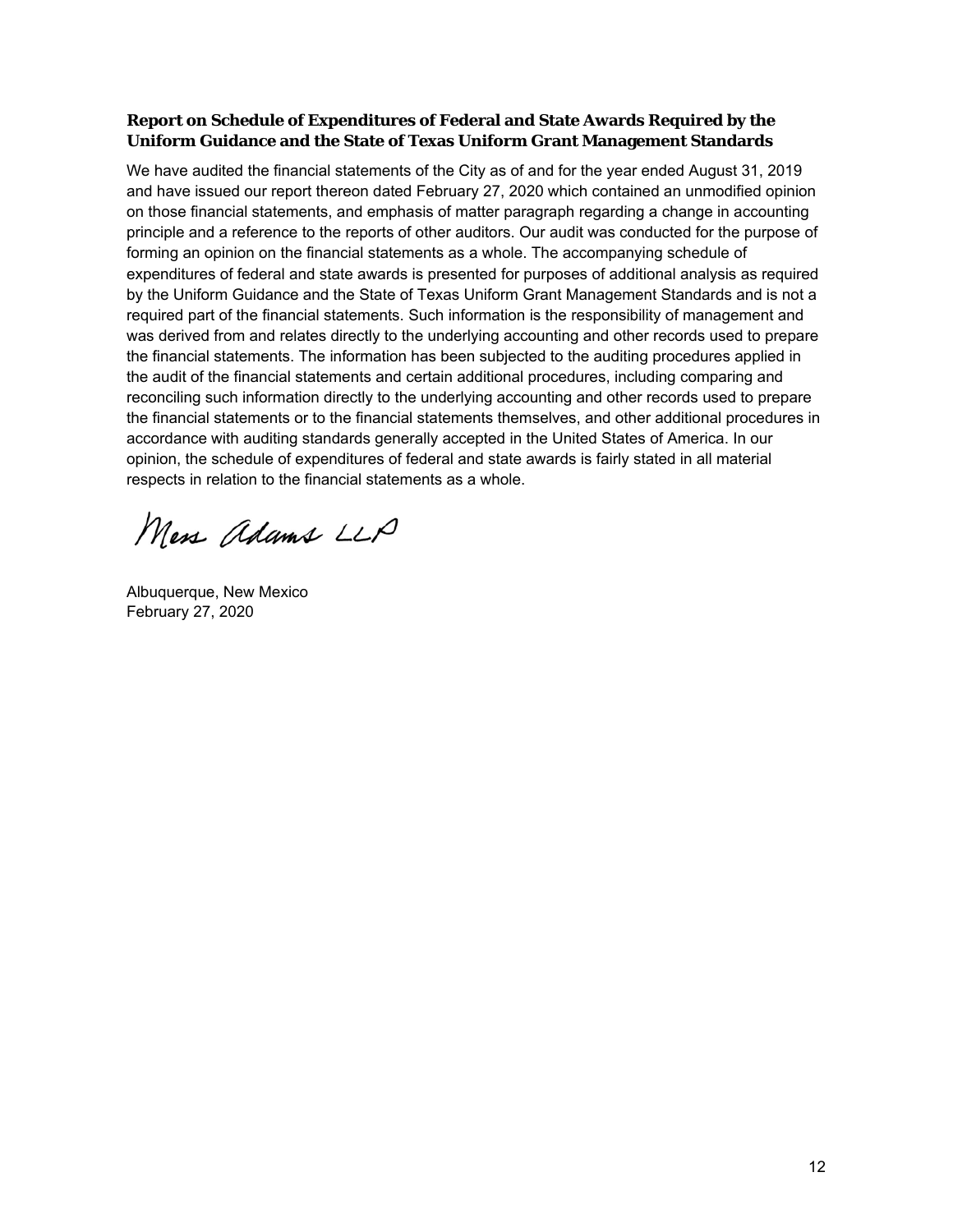|  |  | Section I - Summary of Auditor's Results |
|--|--|------------------------------------------|
|--|--|------------------------------------------|

#### **Financial Statements**

| Type of report the auditor issued on whether the financial<br>statements audited were prepared in accordance with GAAP:                         | Unmodified        |                     |
|-------------------------------------------------------------------------------------------------------------------------------------------------|-------------------|---------------------|
| Internal control over financial reporting:<br>Material weakness(es) identified?<br>٠<br>Significant deficiency(ies) identified?<br>٠            | Yes<br>Yes        | No<br>None reported |
| Noncompliance material to financial statements noted?                                                                                           | Yes               | No                  |
| <b>Federal Awards</b>                                                                                                                           |                   |                     |
| Internal control over major federal programs:<br>Material weakness(es) identified?<br>$\bullet$<br>Significant deficiency(ies) identified?<br>٠ | <b>Yes</b><br>Yes | No<br>None reported |
| Any audit findings disclosed that are required to be reported<br>in accordance with 2 CFR 200.516(a)?                                           | Yes               | No                  |

Identification of major federal programs and type of auditor's report issued on compliance for major federal programs:

|                     |                                                  | Type of Auditor's Report        |
|---------------------|--------------------------------------------------|---------------------------------|
|                     |                                                  | <b>Issued on Compliance for</b> |
| <b>CFDA Numbers</b> | Name of Federal Program or Cluster               | <b>Major Federal Programs</b>   |
| 14.218              | <b>Community Development Block Grants</b>        | Unmodified                      |
| 14.239              | Home Investment Partnerships Program             | Unmodified                      |
| 20.205              | <b>Highway Planning and Construction Cluster</b> | Unmodified                      |
| 95.001              | High Intensity Drug Trafficking Areas Program    | Unmodified                      |
| 97.067              | Homeland Security Grant Program                  | Unmodified                      |

| Dollar threshold used to distinguish between type A and type |             |
|--------------------------------------------------------------|-------------|
| B programs:                                                  | \$1,778,811 |
|                                                              |             |

Auditee qualified as low-risk auditee?  $\boxtimes$  Yes  $\Box$  No

| $\boxtimes$ Yes |  |  |
|-----------------|--|--|

ä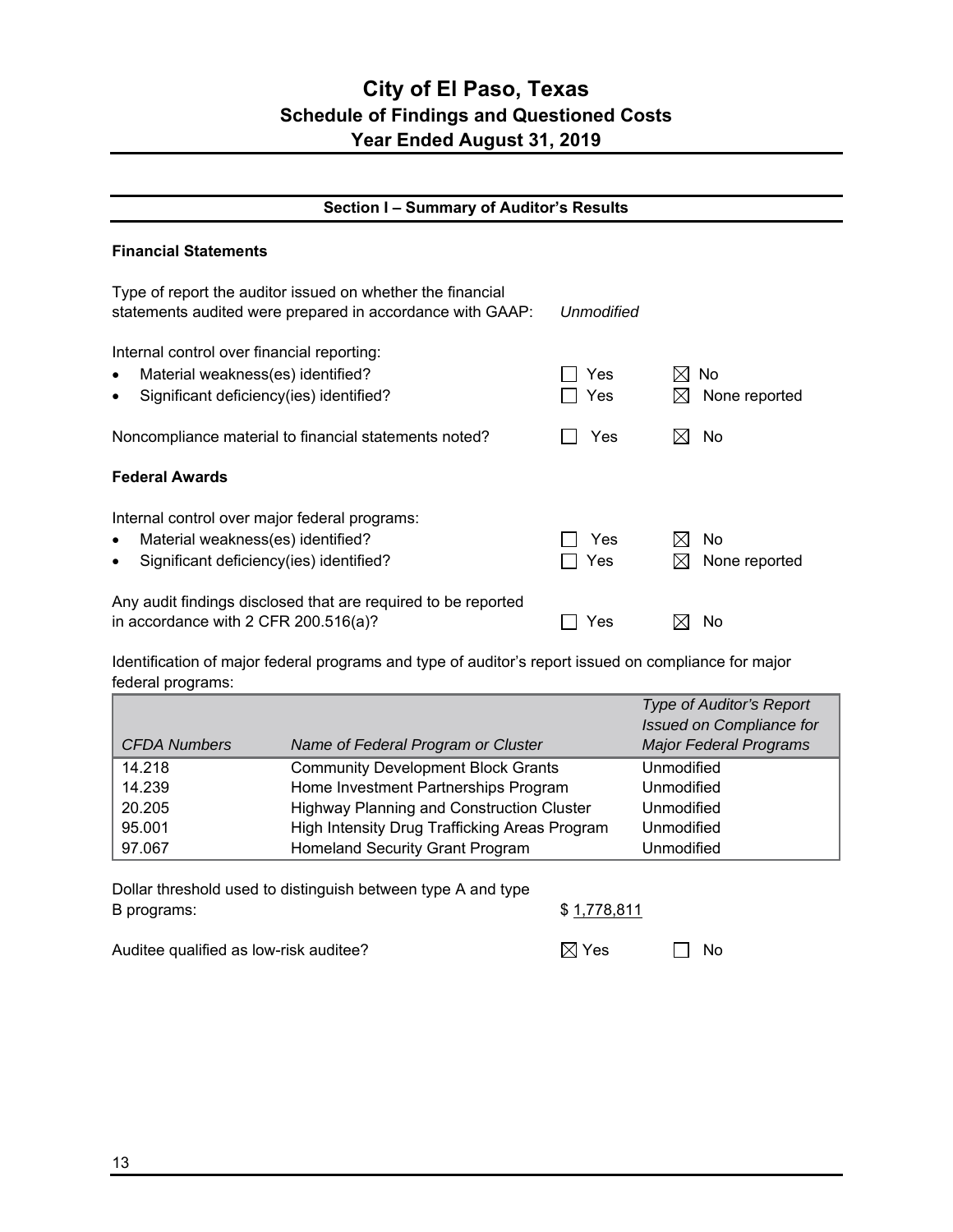## **City of El Paso, Texas Schedule of Findings and Questioned Costs (continued) August 31, 2019**

#### **State Awards**

| Internal control over major state programs:                   |         |                           |
|---------------------------------------------------------------|---------|---------------------------|
| Material weakness(es) identified?<br>$\bullet$                | Yes     | - No                      |
| Significant deficiency(ies) identified?<br>$\bullet$          | ∣ I Yes | $\boxtimes$ None reported |
| Any audit findings disclosed that are required to be reported |         |                           |
| in accordance the State of Texas Uniform Grant                |         |                           |
| Management Standards?                                         | Yes     | No                        |

Identification of major state programs and type of auditor's report issued on compliance for major state programs:

|                      |                                                | <b>Type of Auditor's Report</b> |
|----------------------|------------------------------------------------|---------------------------------|
|                      |                                                | <b>Issued on Compliance for</b> |
| <b>Grant Numbers</b> | Name of State Program or Cluster               | <b>Major Federal Programs</b>   |
| 608-19-071020        | Auto Theft Prevention Program                  | Unmodified                      |
| 2998204              | Local Border Security Program                  | Unmodified                      |
| 63196030004          | <b>Texas Homeless Housing Services Program</b> | Unmodified                      |

| Dollar threshold used to distinguish between type A and type |           |
|--------------------------------------------------------------|-----------|
| B programs:                                                  | \$300,000 |

| Auditee qualified as low-risk auditee? | $\boxtimes$ Yes | No. |
|----------------------------------------|-----------------|-----|
|                                        |                 |     |

| ⊠ Yes |  |
|-------|--|
|-------|--|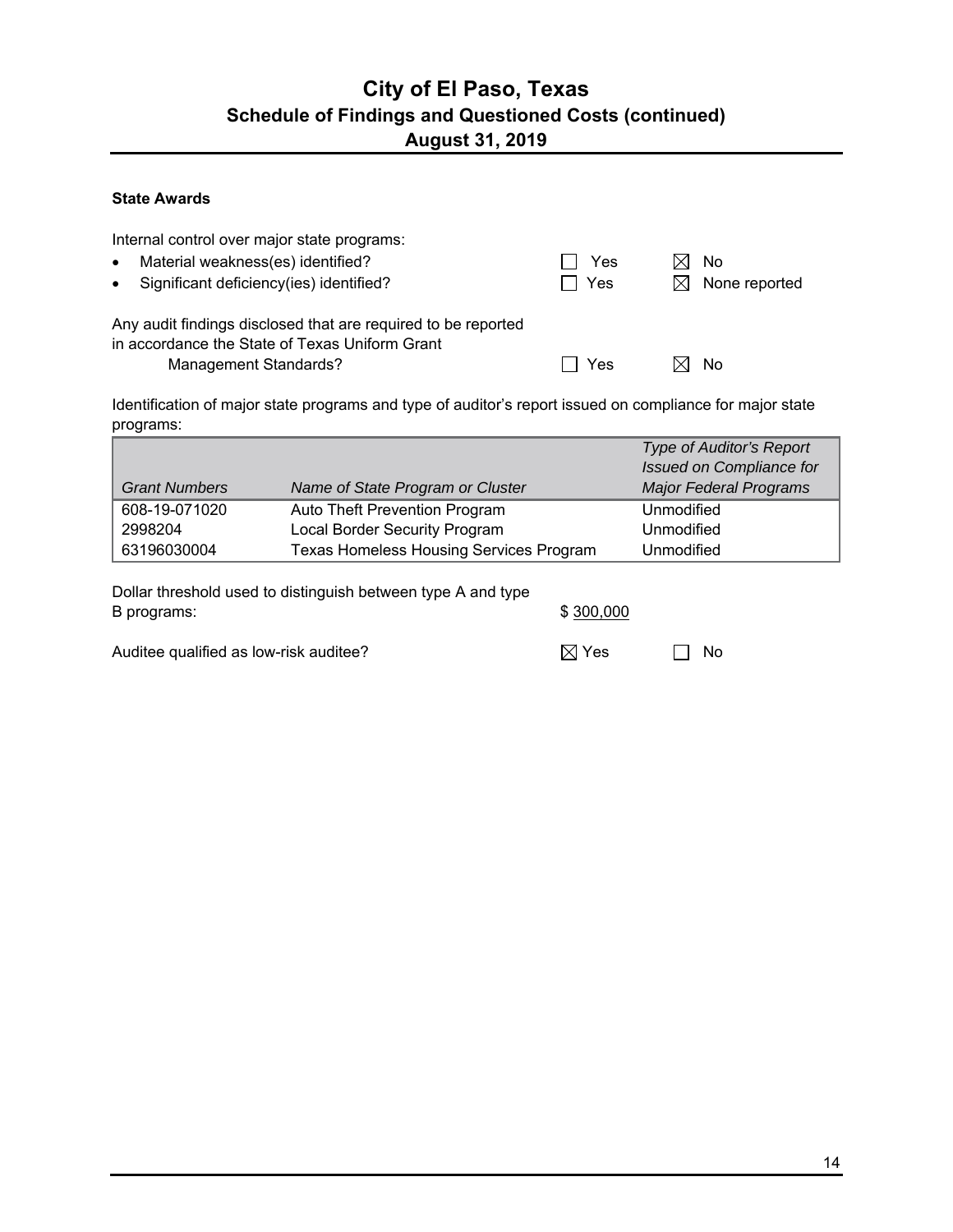## **City of El Paso, Texas Schedule of Findings and Questioned Costs (continued) August 31, 2019**

**Section II – Financial Statement Findings** 

No matters reported.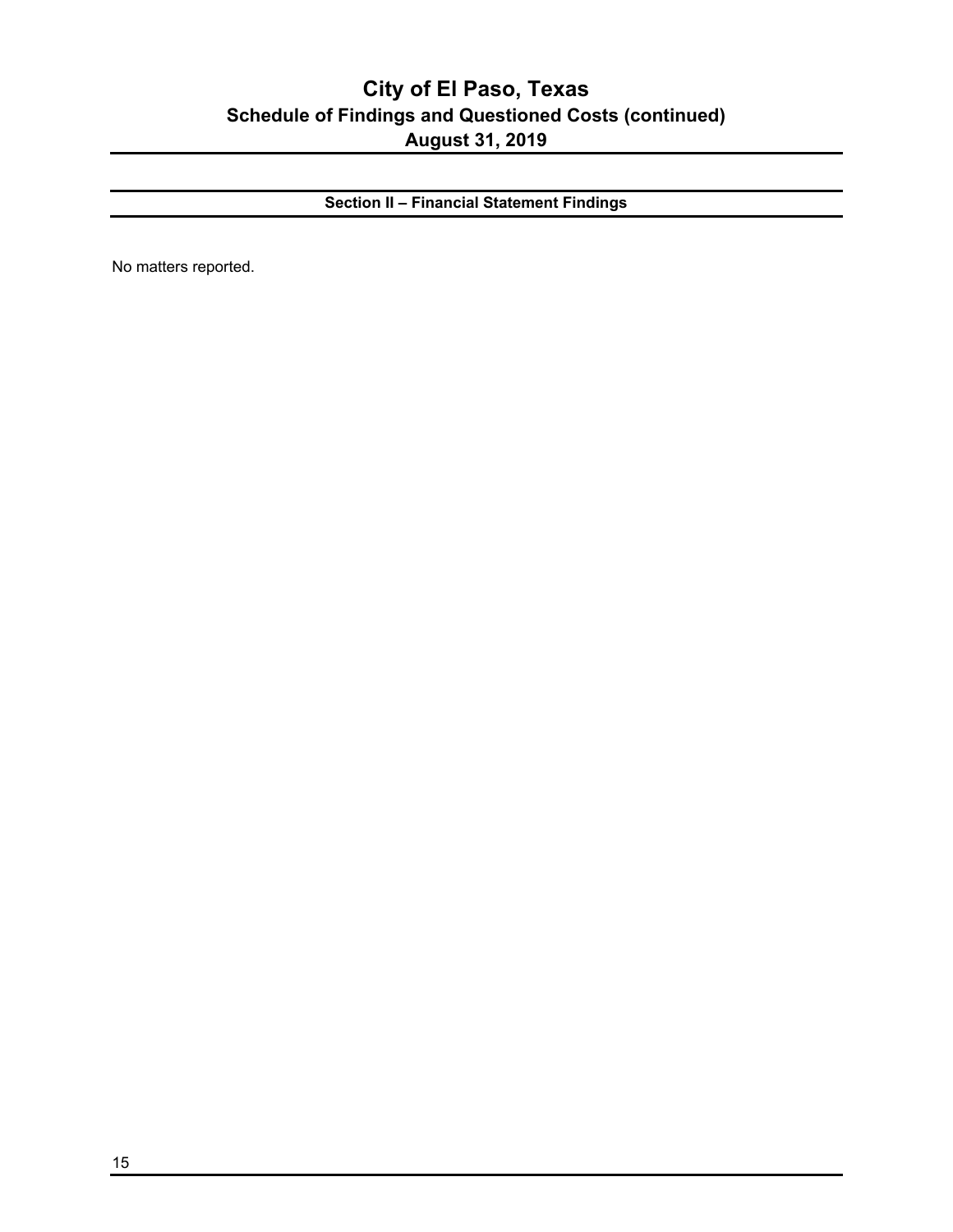## **City of El Paso, Texas Schedule of Findings and Questioned Costs (continued) August 31, 2019**

**Section III – Federal and State Award Findings and Questioned Costs**

No matters reported.